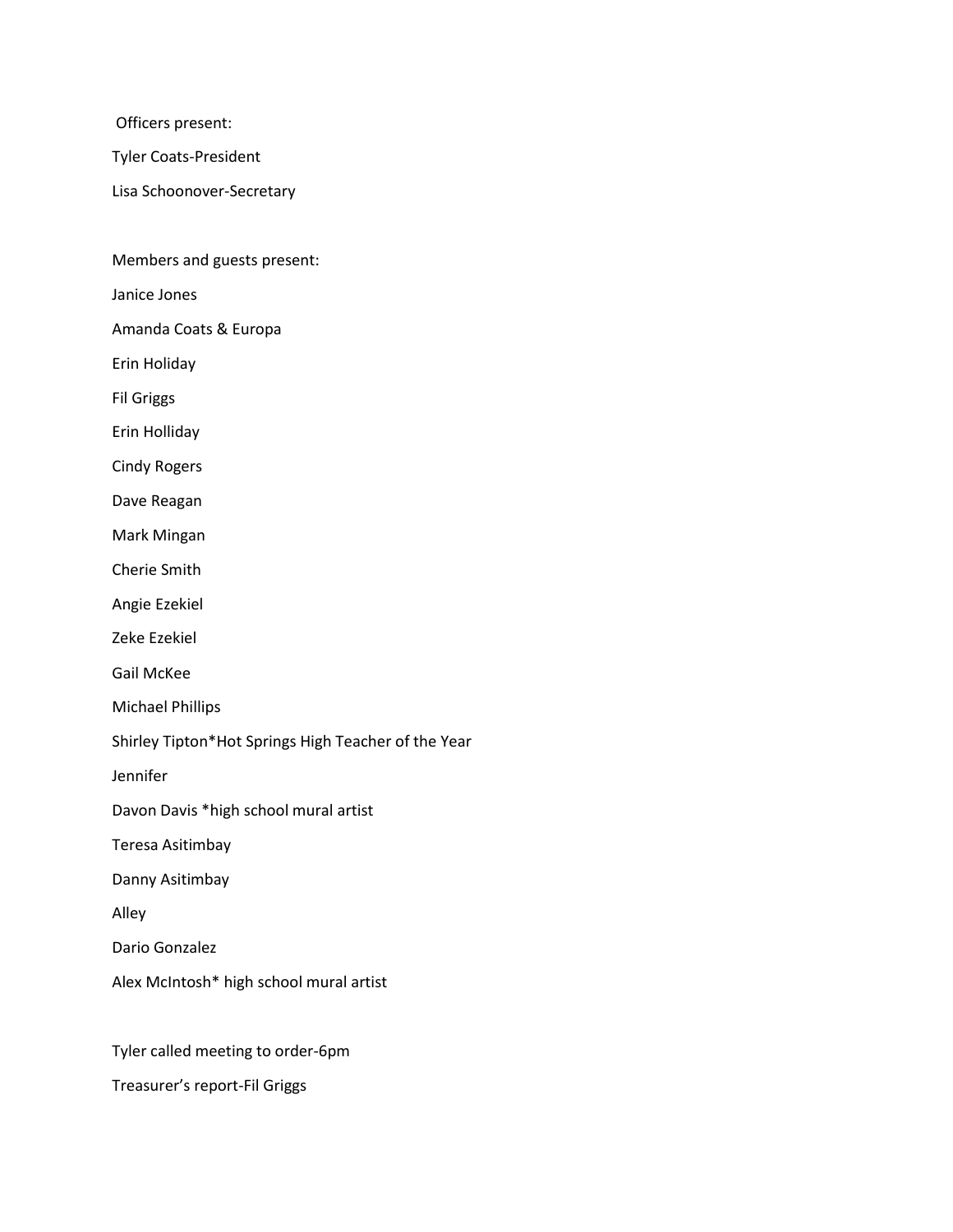|                                        |                                                  |                                           |  | PARK AVENUE COMMUNITY ASSOCIATION<br><b>TREASURER'S REPORT</b><br>MARCH 20, 2022 - APRIL 18, 2022 |             |             |           |
|----------------------------------------|--------------------------------------------------|-------------------------------------------|--|---------------------------------------------------------------------------------------------------|-------------|-------------|-----------|
| <b>BEGINNING BALANCE</b>               |                                                  |                                           |  |                                                                                                   |             | \$43,911.86 |           |
| <b>GENERAL FUND</b>                    |                                                  |                                           |  | \$5,183.30                                                                                        |             |             |           |
| <b>SPLASH PAD</b>                      |                                                  |                                           |  |                                                                                                   | \$34,273.99 |             |           |
| <b>LIGHT UPTOWN</b>                    |                                                  |                                           |  |                                                                                                   | \$4,454.57  |             |           |
| <b>INCOME</b> (Deposits)               |                                                  |                                           |  |                                                                                                   |             |             |           |
| Date                                   | Acnt*                                            | Description                               |  |                                                                                                   | Amount      |             |           |
| 4/18/2022                              | GF                                               | MEMBERSHIP / Mingan                       |  |                                                                                                   | 10.00       |             |           |
| 5/04/2022                              | LU                                               | Civitan Sponsor/Casino night              |  |                                                                                                   | 500.00      |             |           |
|                                        | <b>TOTAL INCOME</b>                              |                                           |  |                                                                                                   |             |             | \$510.00  |
| <b>EXPENSES (Checks / Withdrawals)</b> |                                                  |                                           |  |                                                                                                   |             |             |           |
| Date                                   | Check #                                          | Acnt*                                     |  | Payable To                                                                                        | Description | Amount      |           |
|                                        |                                                  |                                           |  |                                                                                                   |             | 4           |           |
|                                        |                                                  | <b>TOTAL EXPENSES</b>                     |  |                                                                                                   |             |             |           |
| ENDING CASH BALANCE (5/16/2022)        |                                                  |                                           |  |                                                                                                   |             | \$44,421.86 |           |
|                                        | <b>Outstanding Checks (Haven't Cleared Bank)</b> |                                           |  |                                                                                                   |             |             |           |
| Check #                                |                                                  | Acnt*                                     |  | Payable To                                                                                        | Amount      |             |           |
| 1501                                   |                                                  | SP                                        |  | <b>ACS Playground</b>                                                                             | 6786.27     |             |           |
|                                        |                                                  | <b>TOTAL OUTSTANDING</b><br><b>CHECKS</b> |  |                                                                                                   |             |             | \$6786.27 |
| RECONCILED BANK BALANCE                |                                                  |                                           |  |                                                                                                   |             | \$37,635.59 |           |
| <b>GENERAL FUND</b>                    |                                                  |                                           |  |                                                                                                   | \$5,193.30  |             |           |
| <b>SPLASH PAD FUND</b>                 |                                                  |                                           |  |                                                                                                   | \$27,482.72 |             |           |
| <b>LIGHT UPTOWN</b>                    |                                                  |                                           |  |                                                                                                   | \$4,954.57  |             |           |
|                                        |                                                  |                                           |  |                                                                                                   |             |             |           |

\*Accounts: GF = General Fund; SP = Splash Pad; LU = Light Uptown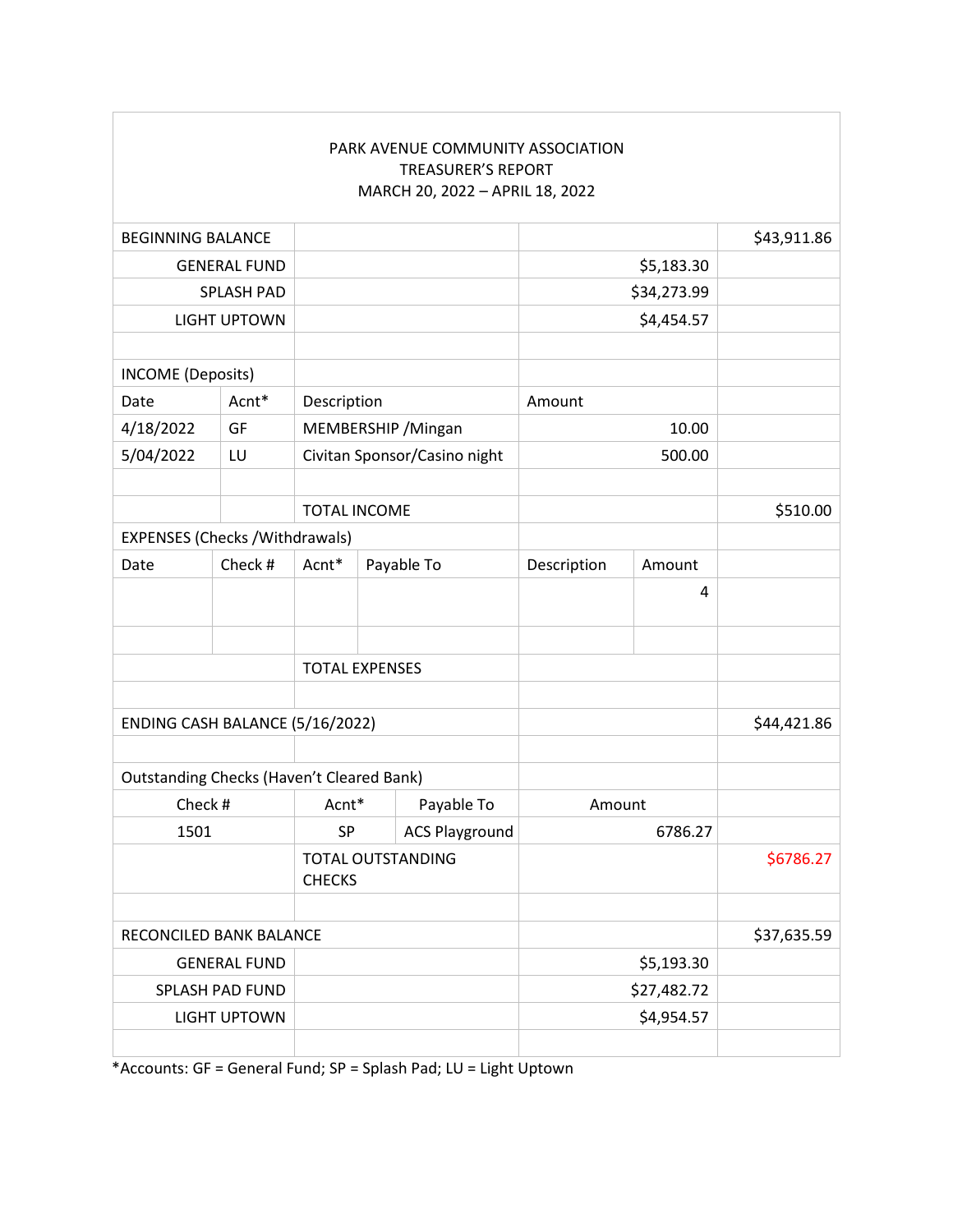**Light Uptown update** - Light Uptown Fundraiser has been rescheduled until July 24, 2022. There will be casino table games, silent and live auction, live entertainment by local performers.

General admission price-50.00 per person

VIP admission-75.00 per person

Table of eight-500.00

Entertainment by Shirley Chauvin, Sylvia Stems, Fil Griggs, & Michelle Crandall.

There will be a 1920's costume contest.

The Vapors will have the bar open. (Individuals are responsible for their chosen refreshments)

**Splashpad update-**the new shower dome has been delivered and is being stored at the HS Parks and Trails maintenance facility.

Music Block Party and Rummage Sale set for September 17, 2022. Event will be on Reid Street.

Asking for volunteers, vendors, and potluck dish contributors.

# **HS City updates-Erin Holliday…**

HS City Board meeting on 4/19/22- confirmed Committees & Commissions appointments

HS City Board Meeting-5/3/22

City Managers report:

SOQ for parking management company for downtown

Annual Spring Fling collected 167 tons of debris

Hope Works collected 1.5 tons in April

Arbor day event was attended by over 200 students

City Board & staff tour of utilities sites

February sales tax is up over 25% over February 2021.

Renewed lease at Farmer's Market

Approved a lease for a telecommunications site at Lakeside schools

No scheduled condemnations in Pct. 1

\* Memorial Day BBQ and Fireworks at Hot Springs Airport to celebrate its 75 Anniversary! \*

Next board meeting 5/17/22-On the agenda:

Kids to Parks Day proclamation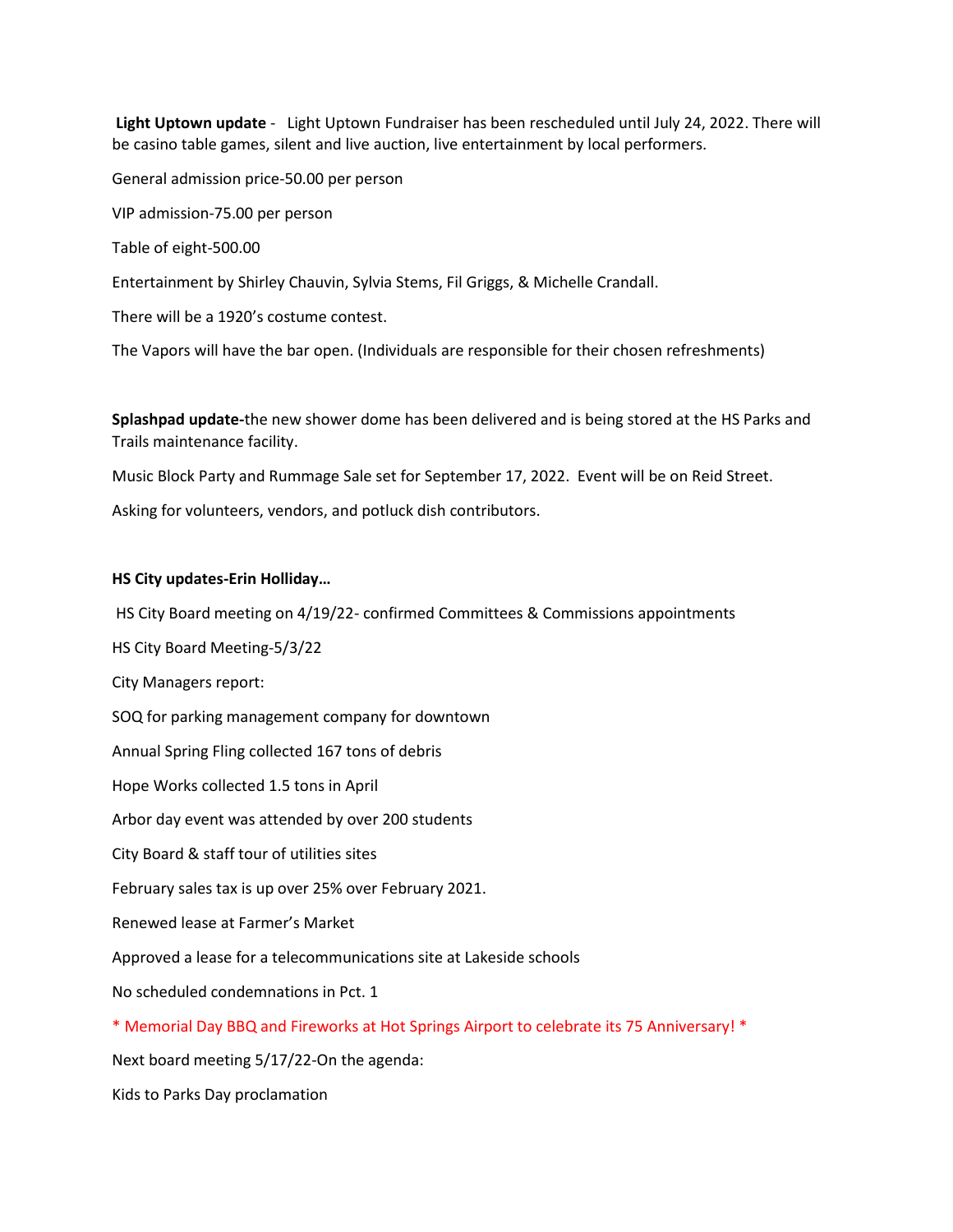Multiple upcoming grants

Contracts for milling and paving, and bridges and trails additions at HS Creek Greenway Trail Phase 6.

Multiple condemnations

## **PACA promotional video-Cindy Rogers**

Cindy Rogers supplied Michael Schwarz with a list of Park Avenue business owners and residents to start the interview/filming process.

**PACA Board of Directors update**-will be holding quarterly meeting soon.

**Community garden updates**-Dave Reagan- need volunteers to weed/clean the rain gardens on Park Ave. May 28-8am. Please help keep Park Ave beautiful!

#### **Garland County update**-Dave Reagan- Garland County is debt free!!!!

Early voting is going on. Primary voting on Mya 24-many candidates are being primaried, HS School miLLAGE.

Garland County Library is joining with Saline County Library to offer book pickup from lockers in remote parts of the counties. Adam Webb is in charge.

Bike repair tools will be available for GCC patrons.

Keep in mind that GCC rents fishing equipment, baking pans, and offers a variety of activities for adults and children.

# **Real Estate/Neighborhood business updates:**

T & T Maid Service -765 Park Ave.

Other news-

\*a big THANK YOU to Danae Bisson and all of the artists that painted our beautiful new mural!

Emergent Arts to lead a small community mural on Park Ave at Dell & Park-working with owner Michael Phillips and PACA to develop ideas.

Reminder that you can get HSPD monthly reports online

Emergent Arts Summer Camps registration online-also looking for teaching artists